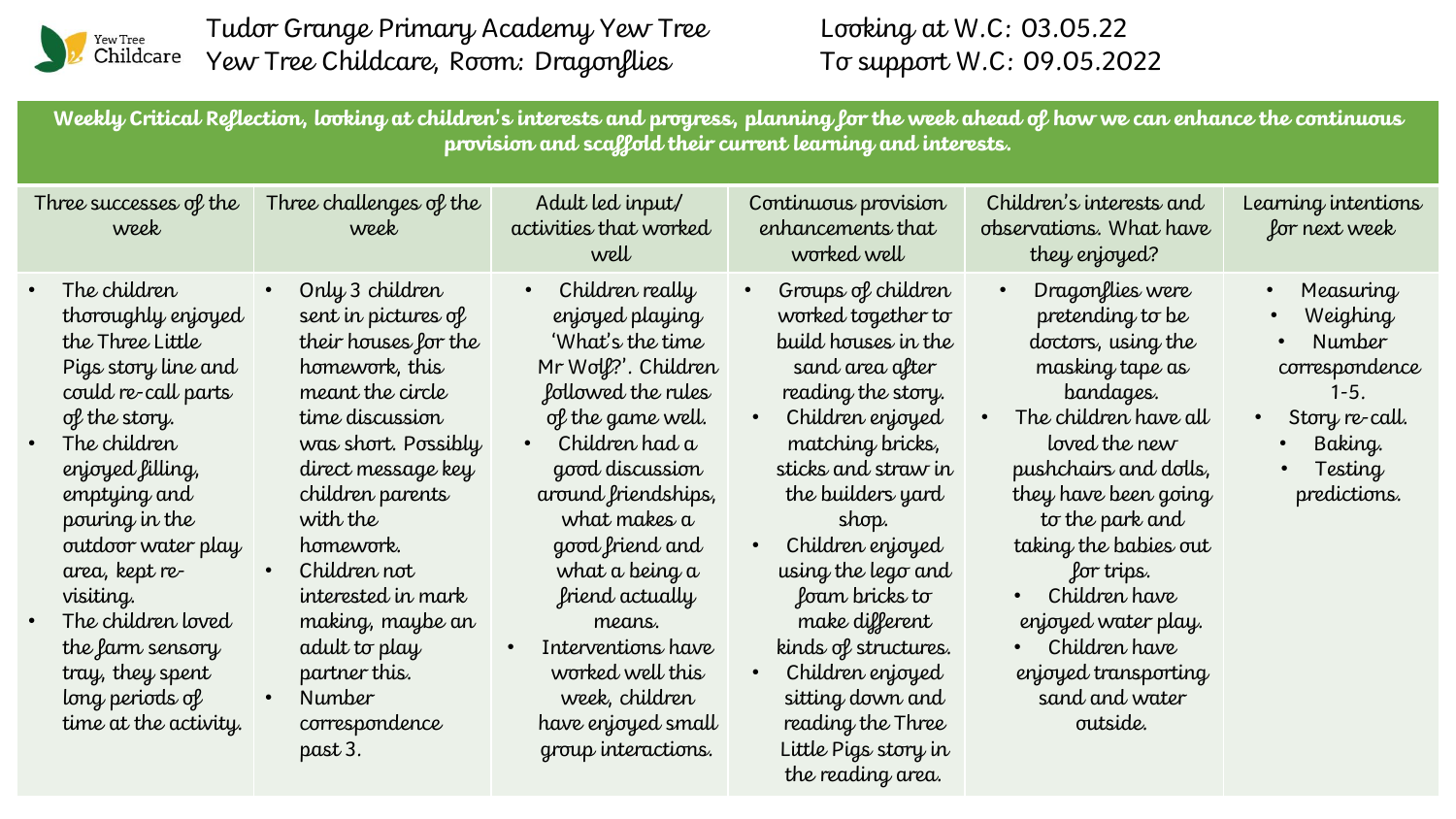

Tudor Grange Primary Academy Yew Tree Yew Tree Childcare, Room: Dragonflies

W/C: 09.05.22

| <b>Indoors Continuous Provision Enhancements</b>                                                                                                                                                                                             |                                                                                                                                                                                                                                    |                                                                                                                                                                                                                                                                                             |  |                                                                                                                                                                                                                                                                                    |  |                                                                                                                                                                                                                                                                                      |  |                                                                                                                                                                                                                                               |  |
|----------------------------------------------------------------------------------------------------------------------------------------------------------------------------------------------------------------------------------------------|------------------------------------------------------------------------------------------------------------------------------------------------------------------------------------------------------------------------------------|---------------------------------------------------------------------------------------------------------------------------------------------------------------------------------------------------------------------------------------------------------------------------------------------|--|------------------------------------------------------------------------------------------------------------------------------------------------------------------------------------------------------------------------------------------------------------------------------------|--|--------------------------------------------------------------------------------------------------------------------------------------------------------------------------------------------------------------------------------------------------------------------------------------|--|-----------------------------------------------------------------------------------------------------------------------------------------------------------------------------------------------------------------------------------------------|--|
| Dough $/$<br>Malleable area                                                                                                                                                                                                                  | Sand area                                                                                                                                                                                                                          | Role play area                                                                                                                                                                                                                                                                              |  | Writing / mark making<br>area                                                                                                                                                                                                                                                      |  | Small world / sensory<br>area                                                                                                                                                                                                                                                        |  | Construction / loose<br>parts area                                                                                                                                                                                                            |  |
| The Gingerbread<br>Man<br>Make ginger scented play<br>dough. Add in pictures of<br>the gingerbread man and<br>story themed play dough<br>mats. Add in raisins,<br>buttons and pompoms.<br>Have cutters, rolling pins<br>and flour available. | Weighing and<br>measuring<br>Put the weighing scales<br>into the sand pit.<br>Have a variety of different<br>sized pots and spoons<br>available. Encourage use<br>of Full, Empty, Big, Little.<br>Add Ginger scent to the<br>sand. | <b>Bakers Shop</b><br>Add in pictures of 'The<br>Gingerbread Man'<br>characters and the bakery<br>from the story. Add in<br>recycled packets of bread,<br>cakes, biscuits, muffins,<br>flour, butter etc with price<br>labels on. Add in a till,<br>money and paper for a<br>shopping list. |  | Trace and cut<br>Model to the children how<br>to draw around the<br>Gingerbread man cutters.<br>Then model, support and<br>show children how to cut<br>around the gingerbread<br>man shapes. Let children<br>explore how to use<br>scissors safely and hold<br>the tool correctly. |  | The Gingerbread<br>Man<br>Create a 'Gingerbread<br>Man'small world scene.<br>Print put puppets from the<br>story, add in a house and<br>the animals for children<br>to explore. Add in different<br>textures for the children to<br>explore, have the book<br>available.             |  | <b>Measuring</b><br>Encourage use of words<br>such as Small, Tall, Big,<br>Little, Short, High.<br>Measure children and<br>adults using bricks, count<br>how many bricks high<br>each of our friends are.                                     |  |
| <b>Outdoors Continuous Provision Enhancements</b>                                                                                                                                                                                            |                                                                                                                                                                                                                                    |                                                                                                                                                                                                                                                                                             |  |                                                                                                                                                                                                                                                                                    |  |                                                                                                                                                                                                                                                                                      |  |                                                                                                                                                                                                                                               |  |
| Sand area<br>Water area                                                                                                                                                                                                                      |                                                                                                                                                                                                                                    |                                                                                                                                                                                                                                                                                             |  | Writing / mark making area Small world / sensory area                                                                                                                                                                                                                              |  |                                                                                                                                                                                                                                                                                      |  | Muddy kitchen area                                                                                                                                                                                                                            |  |
| The Gingerbread Man<br>Children t add water to the sand<br>to make it thick and sticky.<br>Children to experiment how<br>much water to add to enable<br>them to use the cutters in the<br>sand to create gingerbread men.                    | into the bottles.                                                                                                                                                                                                                  | Pouring and filling<br>Children to use a variety of<br>bottles and funnels, add in<br>bubbles and ginger to the water.<br>Use whisks to make lots of<br>bubbles and jugs to pour water<br>Children to work on screwing on<br>and off lids independently.                                    |  | Name writing<br>Children to focus on name<br>writing.<br>Have a box of name cards<br>available outside.<br>Use chalks on the floor and<br>walls and paintbrushes with<br>water to mark make.                                                                                       |  | The Gingerbread Man<br>Children to explore a sensory<br>small world, use real gravel, soil<br>and plants. Add in animals and<br>the old lady and old man. Have<br>story cards available and<br>encourage children to act out<br>different parts of the story with<br>the characters. |  | Bakery<br>Add in Gingerbread recipes, add<br>in cake tins and baking tins.<br>Add in rolling pins. Take away<br>all of the extra items to keep<br>children emersed. Add in<br>pictures from a real bakery. Add<br>in pictures from the story. |  |